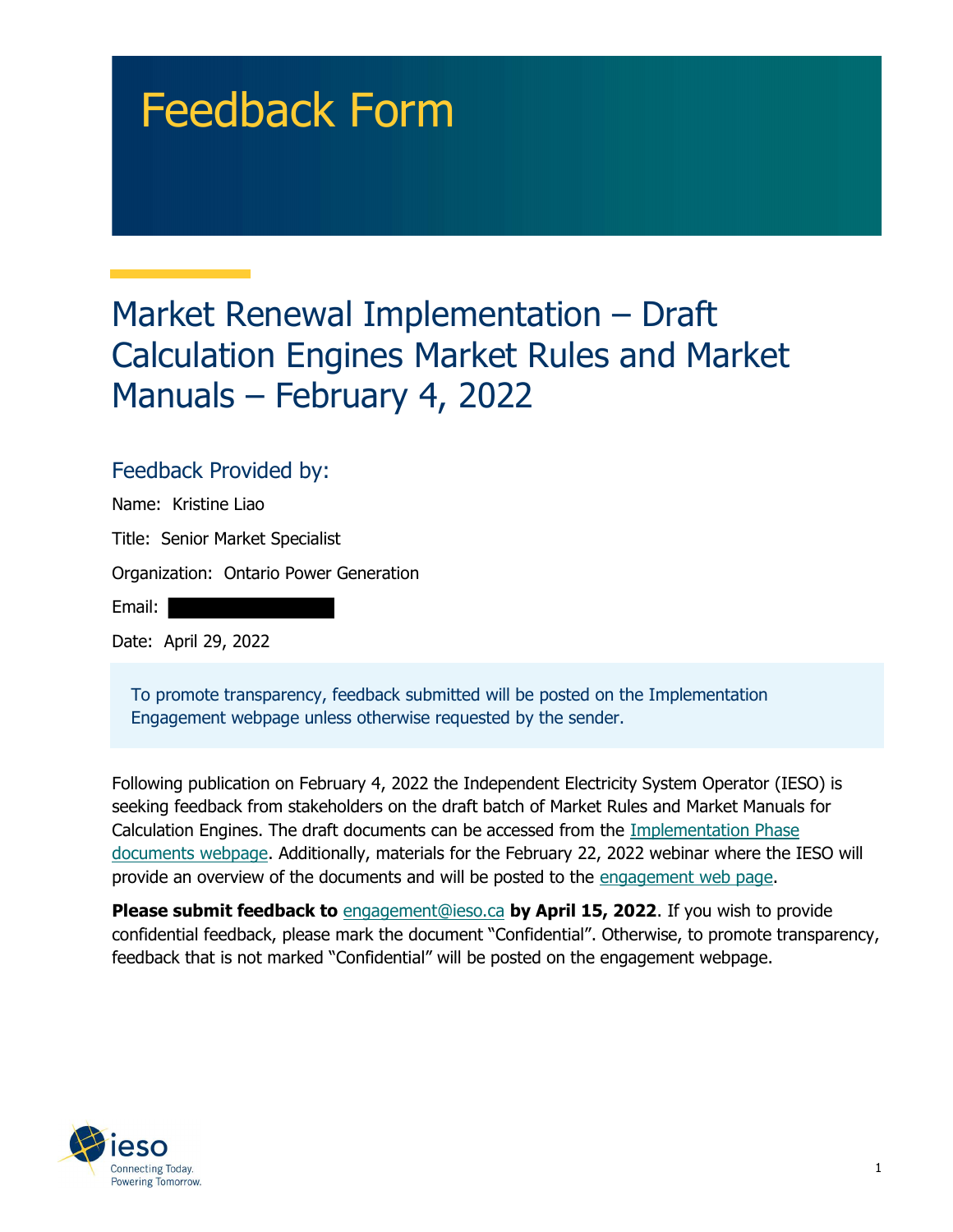## Market Rules – Day-Ahead Calculation Engine

What feedback do you have on the Day-Ahead Calculation Engine draft market rule amendments?

| Section / Topic                                                                                                                                                                                                                                                                    | <b>Feedback</b>                                                                                                                                                                                                                                                                                                                     |
|------------------------------------------------------------------------------------------------------------------------------------------------------------------------------------------------------------------------------------------------------------------------------------|-------------------------------------------------------------------------------------------------------------------------------------------------------------------------------------------------------------------------------------------------------------------------------------------------------------------------------------|
| 4.2.2.11 - URRDG <sub>b</sub> designates the maximum<br>ramp rate in MW per minute at which the<br>resource can increase the amount of energy<br>it supplies.                                                                                                                      | Please clarify the definition of URRD $Gb$ in the<br>Day-Ahead (DA) calculation engine, specifically<br>contrasting the definition of URRDG <sub>b</sub> in DA calculation<br>engine Section 4.2.2.11 versus Pre-Dispatch (PD)<br>calculation engine Section 4.2.2.11 versus Real-Time<br>(RT) calculation engine Section 4.2.2.15. |
| 6.3.2.2 - determine $PFLh$ by adding the<br>forecast MW quantities determined for each<br>non-dispatchable load, each price responsive<br>load, and each dispatchable load with no bid<br>for <i>energy</i> , including forecast MW losses in<br>the <i>demand</i> forecast areas. | The Price Responsive Load is excluded from the Pass 2<br>calculation. Why is this parameter included in Peak<br>Forecasted Load in the Security Assessment function<br>of Pass 2 of the DA calculation engine, stated in<br>6.3.2.2?<br>OPG suggest to not italicize "each" in "each price<br>responsive load".                     |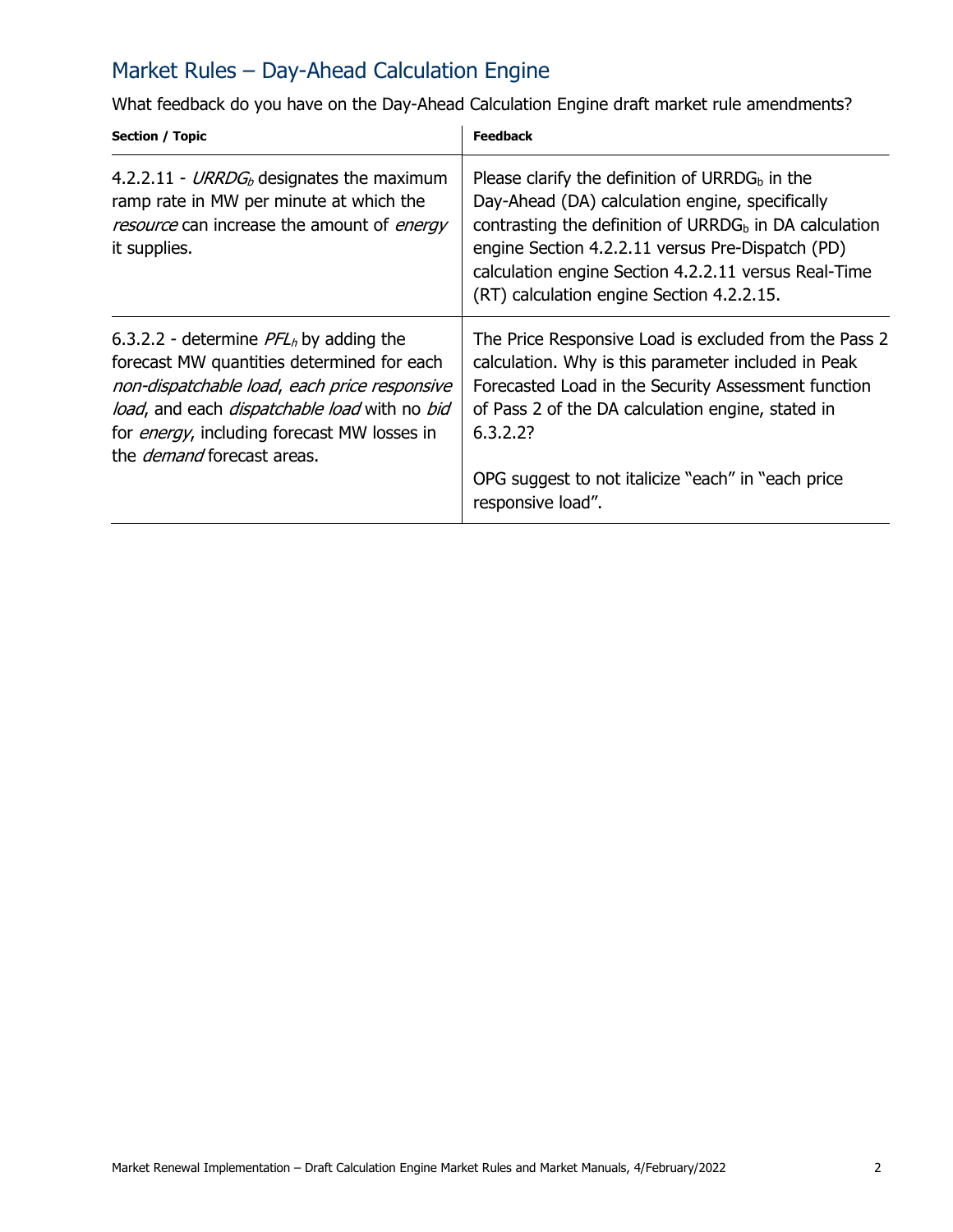8.5.4.6 - The amount of synchronized tenminute operating reserve that a dispatchable generation resource may be scheduled to provide shall be limited by its reserve loading point for synchronized ten-minute operating reserve. This restriction shall be enforced by the following constraint for all hours  $h \in \{1, \ldots, 24\}$  and all buses  $b \in B^{p_G}$  with  $RLP10S_{h,b} > 0$ :

$$
\begin{aligned} \sum_{k \in K_{h,b}^{10S}} S10SDG_{h,b,k} \\ \leq & \left( MinQDG_b \cdot ODG_{h,b} + \sum_{k \in K_{h,b}^E} SDG_{h,b,k} \right) \\ \cdot & \left( \frac{1}{RLP10S_{h,b}} \right) \\ \cdot & \left( min \left\{ 10 \cdot ORRDG_b, \sum_{k \in K_{h,b}^{10S}} Q10SDG_{h,b,k} \right\} \right) \end{aligned}
$$

 Please explain the functionality of the constraint in 8.5.4.6. Examples identifying situations in which it would restrict the scheduled synchronized ten-minute OR would be helpful.

Comparing 8.5.4.6 against the formula in 8.5.4.5:

$$
\sum_{k \in K_{h,b}^{10S}} 510S D G_{h,b,k} + \sum_{k \in K_{h,b}^{10N}} 510N D G_{h,b,k}
$$
  

$$
\leq 10 \cdot ORR D G_b
$$

and 8.5.1.7:

| $0 \leq S D G_{h,b,k} \leq O D G_{h,b} \cdot Q D G_{h,b,k}$<br>$B^{DG}, k \in K_{h,b}^E;$             | for all $b \in$ |
|-------------------------------------------------------------------------------------------------------|-----------------|
| $0 \leq S10S D G_{h,b,k} \leq O D G_{h,b} \cdot Q10S D G_{h,b,k}$<br>$B^{DG}, k \in K_{h,b}^{10S};$   | for all $b \in$ |
| $0 \leq S10NDG_{h,b,k} \leq ODG_{h,b} \cdot Q10NDG_{h,b,k}$<br>$B^{DG}$ , $k \in K_{h.b}^{10N}$ ; and | for all $b \in$ |
| $0 \leq S30RDG_{h,b,k} \leq ODG_{h,b} \cdot Q30RDG_{h,b,k}$<br>$B^{DG}, k \in K_{b,b}^{30R}$ .        | for all $b \in$ |

#### and assuming Q10SDG > 10\*ORRDG,

- 1. The definition of reserve loading point (RLP) in Market Renewal Program: Energy Offers, Bids and Data Inputs Issue 2.0, Section 3.4.6.4 states: "Additionally, if the registered market participant anticipates that a generation unit will be operating below its reserve loading point for the entire duration of a given dispatch hour, an offer to supply operating reserve (OR) shall not be submitted for that dispatch hour." For a resource with (MinQDG\*ODG + SDG) < RLP10S, how can a market participant anticipate the schedule would be below the reserve loading point when the PD schedule is not always equal to its RT schedule, e.g. the PD schedule for hydraulic resources? 2. If a resource's (MinQDG\*ODG + SDG) >= RLP10S,
- the right side of the equation in 8.5.4.6 is greater than 10\*ORRDG. However S10SDG is capped by the equations in 8.5.4.5 and 8.5.1.7, meaning 8.5.4.6 does not provide any additional constraint.

 Furthermore, please provide an example for how 8.5.4.6 would reduce a resource's 10S OR schedule when its scheduled energy is below its reserve loading point.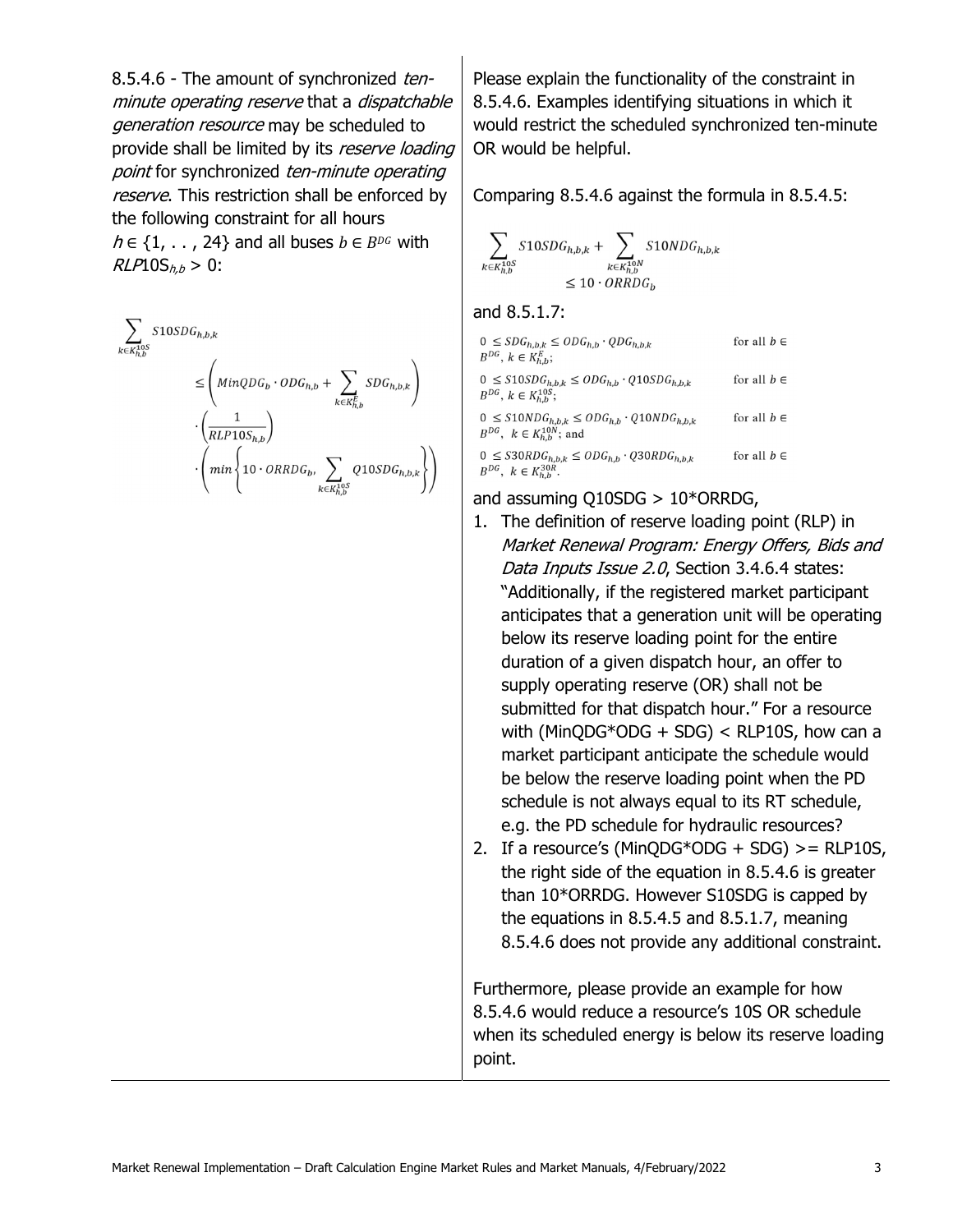| <b>Section / Topic</b>                                                                                                                                                                                                                                                                                                                                                                                                                                                                                                                                                                                                                                                                                 | <b>Feedback</b>                                                                                                                                                                                                                                                                                                                                                                                                                                                                                                                                                                                                                                                                                                                                                                                                                                               |
|--------------------------------------------------------------------------------------------------------------------------------------------------------------------------------------------------------------------------------------------------------------------------------------------------------------------------------------------------------------------------------------------------------------------------------------------------------------------------------------------------------------------------------------------------------------------------------------------------------------------------------------------------------------------------------------------------------|---------------------------------------------------------------------------------------------------------------------------------------------------------------------------------------------------------------------------------------------------------------------------------------------------------------------------------------------------------------------------------------------------------------------------------------------------------------------------------------------------------------------------------------------------------------------------------------------------------------------------------------------------------------------------------------------------------------------------------------------------------------------------------------------------------------------------------------------------------------|
|                                                                                                                                                                                                                                                                                                                                                                                                                                                                                                                                                                                                                                                                                                        | Finally, would forward economics drive the resource to<br>its minimum load point (MLP) or above to respect the<br>RLP, with the consideration that a resource cannot<br>provide OR given the equation in 8.5.4.6 when it is<br>below MLP?                                                                                                                                                                                                                                                                                                                                                                                                                                                                                                                                                                                                                     |
| 8.6.1.6.2 - If the <i>resource</i> stays on at or<br>above <i>minimum loading point</i> and<br>$ODGh,b = 1, ODGh-1,b = 1$ , the following<br>constraint shall be applied:<br>$\begin{aligned} \sum_{k \in K_{h-1,b}^E} SDG_{h-1,b,k} - 60 \cdot DRRDG_b \leq \sum_{k \in K_{h,b}^E} SDG_{h,b,k} \\ \leq \sum_{k \in K_{h-1,b}^E} SDG_{h-1,b,k} + 60 \cdot URRDG_b \end{aligned}$                                                                                                                                                                                                                                                                                                                       | Please clarify the definition of URRDG <sub>b</sub> in 8.6.1.6.2<br>with reference to the definition in Section 4.2.2.11.<br>Please clarify if URRDG <sub>b</sub> represents the maximum<br>value in the five sets of ramp rates submitted in the<br>DAM for the dispatch day. If yes, this should be more<br>explicit in the rules.<br>Can URRDG $b$ be any other number which is not within<br>the five submitted sets of ramp rates?                                                                                                                                                                                                                                                                                                                                                                                                                       |
| 8.6.4.1.2 - energy in amounts that would<br>preclude such <i>resource</i> from providing<br>operating reserve when activated, for all<br>buses $b \in B^{ELR}$ where an <i>energy limited</i><br>resource is located and all hours<br>$H \in \{1, \ldots, 24\}$ :<br>$\begin{aligned} \sum_{h=1H}\left(ODG_{h,b}\cdot MinQDG_{b}+\sum_{k\in R_{h,b}^{L}}SDG_{h,b,k}\right)\\ +10ORConv\left(\sum_{k\in R_{H,b}^{MS}}S10SDG_{H,b,k}\right) \end{aligned}$<br>+ $\sum_{k \in K_{hb}^{DN}}$ 510NDG <sub>H,b,k</sub> $\bigg)$<br>$+ 300 RConv \left( \sum_{k \in K_{H_D}^{RMB}} S30 R D G_{H,b,k} \right) \\ - \sum_{i=1N_{MaxD} \in Woly} SMaxDeWiol_{H,b,i} \le MaxDEL_b$<br>$\sum_{i=1N_{MaxDeViot_H}}$ | NQS resources can be energy limited resources. Please<br>clarify why the formula in 8.6.4.1.2 does not include<br>the scheduled energy portion of a NQS resource<br>during the time it is ramping.<br>For example, consider a NQS resource with 1000 MWh<br>Max DEL and which produces 100 MWh during both<br>ramp up and ramp down. For this resource,<br>realistically only 800 MWh of Max DEL is available<br>above MLP. Using the formula in 8.6.4.1.2, the DA<br>calculation engine could potentially schedule this<br>resource for 1200 MWh or more, depending on the<br>number of starts the resource is scheduled for in the<br>DAM, and would be in excess of the resource's actual<br>available Max DEL. Is it the responsibility of the<br>market participant to reduce the submitted Max DEL<br>to account for energy produced during ramp hours? |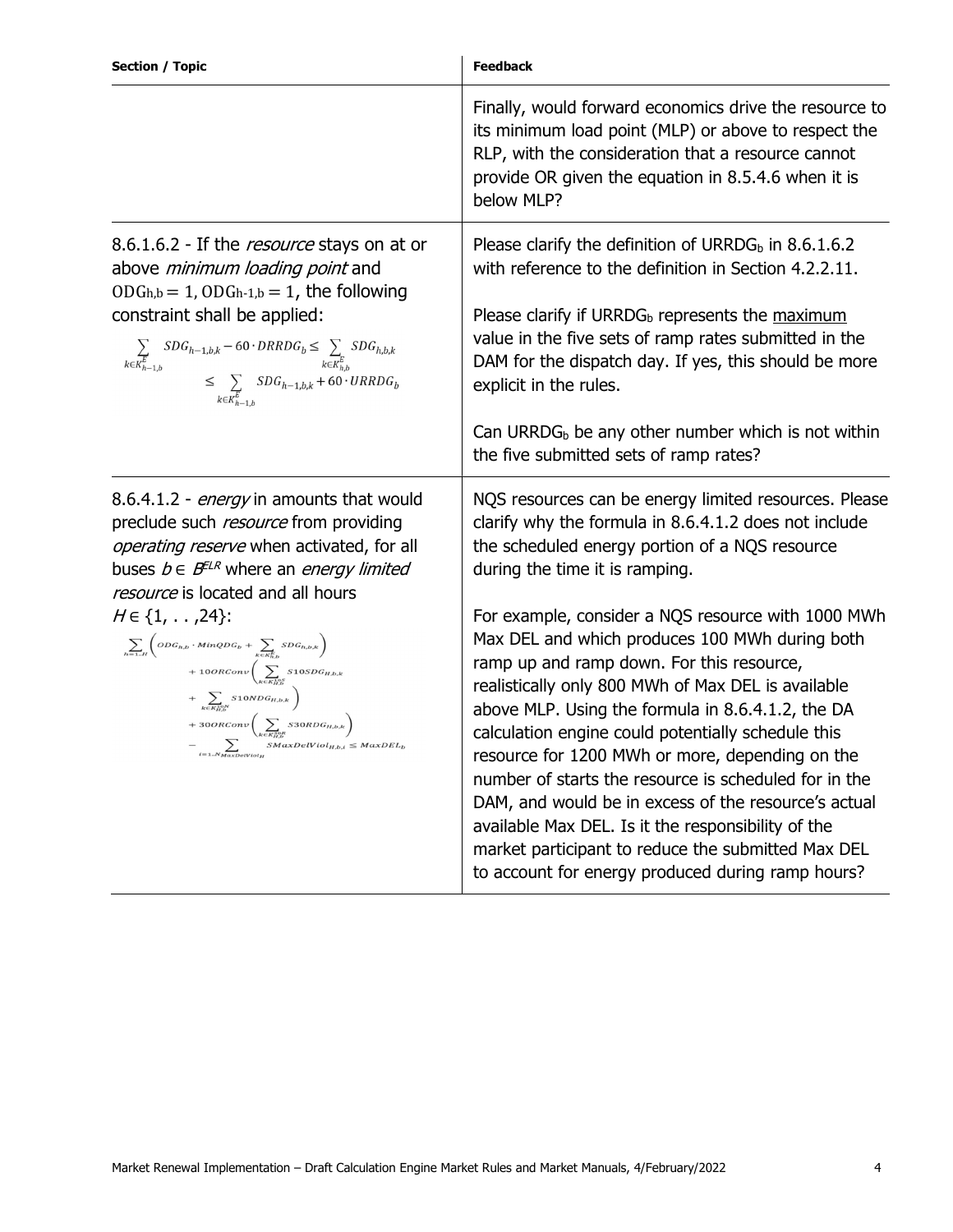| <b>Section / Topic</b>                                                                                                                                                                                                                                                                                                                                                                                                                                                                                         | <b>Feedback</b>                                                                                                                                                                                                                                                                                                                                                                                                                                                      |
|----------------------------------------------------------------------------------------------------------------------------------------------------------------------------------------------------------------------------------------------------------------------------------------------------------------------------------------------------------------------------------------------------------------------------------------------------------------------------------------------------------------|----------------------------------------------------------------------------------------------------------------------------------------------------------------------------------------------------------------------------------------------------------------------------------------------------------------------------------------------------------------------------------------------------------------------------------------------------------------------|
| 10.5.2 - If the conditions in sections 10.5.1<br>are met, then the <i>day-ahead market</i><br>calculation engine shall test resources that<br>can meet incremental load within Ontario for<br>global market power, unless they are<br>excluded because: [conditions in 10.5.2.1 and<br>$10.5.2.2$ ].                                                                                                                                                                                                           | Do 10.5.2.1 and 10.5.2.2.2 refer to the same<br>condition? If so, please confirm that 10.5.2.2.2 was<br>intended to be removed. The status of 10.5.2.2.2 is<br>ambiguous as presented:<br>$\frac{10.5.2.2.2}{10.5.2.2.2}$ if $PCong_{hb}^{AOP} < PIntCong_{hd}^{AOP} - $1/MWh$ where $d \in D^{GMPRef}$ is<br>true for all global market power reference intertie zones.                                                                                             |
| 10.7.2.1 - if $L10SPt,bPDP$ > ORGCondThresh,<br>the <i>pre-dispatch calculation engine</i> shall add<br>resource b to BCondtGMP10S;                                                                                                                                                                                                                                                                                                                                                                            | Are there typos in 10.7.2.1, 10.7.2.2, and 10.7.2.3?<br>OPG proposes "day-ahead calculation engine" be used<br>in place of "pre-dispatch calculation engine".                                                                                                                                                                                                                                                                                                        |
| 23.5.2 - For all (i) <i>resources</i> other than those<br>specified in section 23.5.1 not connected to<br>the main island; (ii) non-quick start resources<br>where a price was not able to be determined<br>in accordance with section 23.5.1; the <i>day-</i><br>ahead market calculation engine shall use the<br>following logic in the order set out below to<br>calculate <i>locational marginal prices</i> , using a<br>node-level and <i>facility</i> -level substitution list<br>determined by the IESO | OPG requests that the IESO publish the node-level and<br>facility-level substitution list as public reports to be<br>available to Market Participants.<br>If the lists will be published as public reports:<br>1. Will there be routine updates to the lists?<br>If so, what would be the update frequency?<br>2.<br>3. What are the conditions (e.g. network<br>structure changes) that would trigger an<br>update of the lists, outside of any routine<br>updates? |
|                                                                                                                                                                                                                                                                                                                                                                                                                                                                                                                | If the lists cannot be published as public reports,<br>please provide rationale as to why.                                                                                                                                                                                                                                                                                                                                                                           |

## Market Rules – Pre-Dispatch Calculation Engine

What feedback do you have on the Pre-Dispatch Calculation Engine draft market rule amendments?

| <b>Section / Topic</b>                                                                                                                                                                                                                            | <b>Feedback</b>                                                                                  |
|---------------------------------------------------------------------------------------------------------------------------------------------------------------------------------------------------------------------------------------------------|--------------------------------------------------------------------------------------------------|
| 2.1.1.1 - For the <i>pre-dispatch calculation</i><br>engine runs from 1:00 EST to 19:00 EST in<br>the current <i>dispatch day</i> , the pre-dispatch<br>look-ahead period consists of the remaining<br>hours of the current <i>dispatch day</i> , | The PD run at 00:00 EST is not included in 2.1.1.1.<br>What is the rationale for this exclusion? |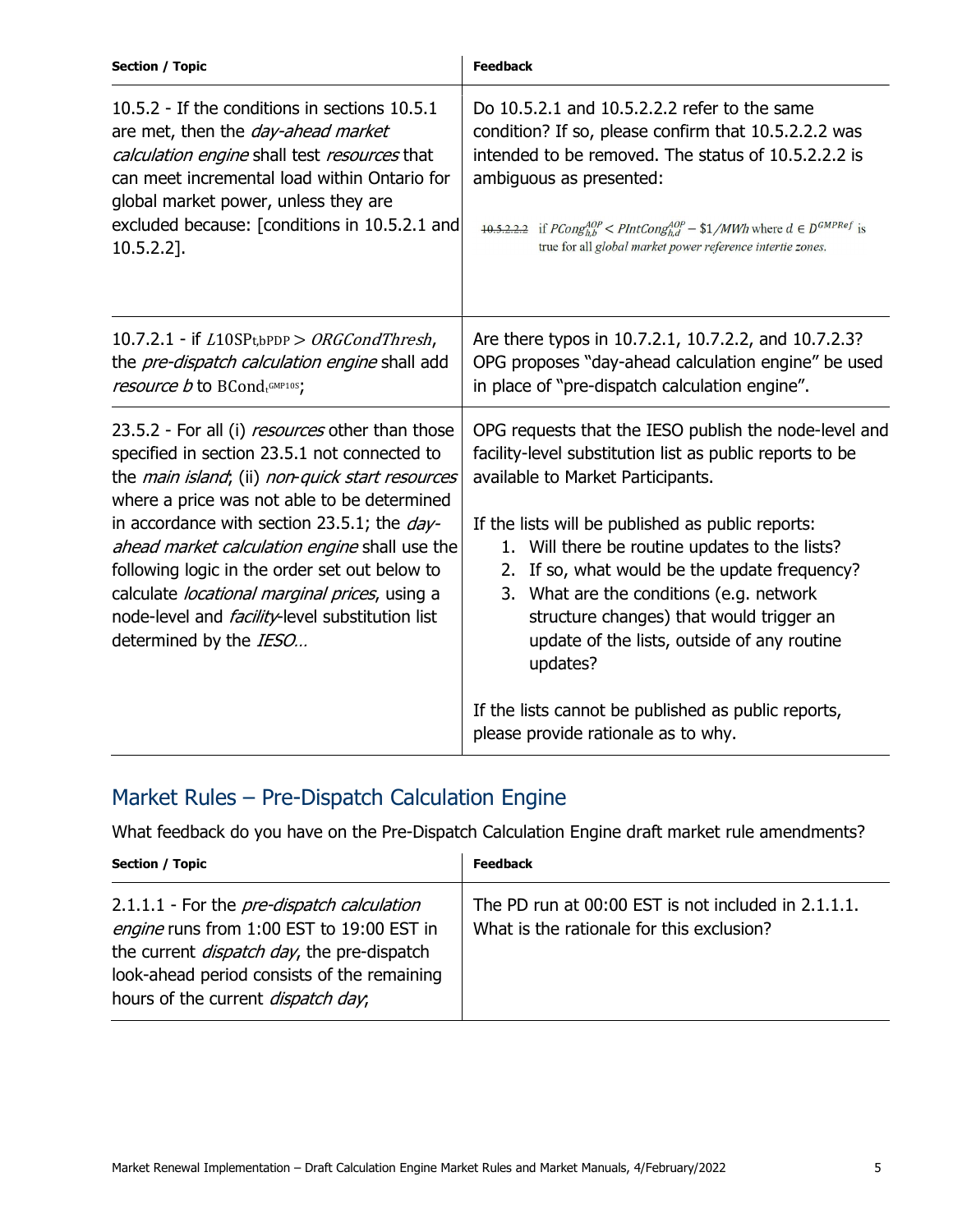| <b>Section / Topic</b>                                                                                                                                        | <b>Feedback</b>                                                                                                                                                                                                                                                                                                                                                                                                                                                                                                                                                                                                                                                                                                                                                |
|---------------------------------------------------------------------------------------------------------------------------------------------------------------|----------------------------------------------------------------------------------------------------------------------------------------------------------------------------------------------------------------------------------------------------------------------------------------------------------------------------------------------------------------------------------------------------------------------------------------------------------------------------------------------------------------------------------------------------------------------------------------------------------------------------------------------------------------------------------------------------------------------------------------------------------------|
| 4.2.2.11 - URRDG <sub>b</sub> designates the maximum<br>ramp rate in MW per minute at which the<br>resource can increase the amount of energy<br>it supplies; | Similar to the comment made to the DA Calculation<br>Engine Market Rule Section 4.2.2.11, please clarify the<br>definition of URRD $G_b$ in the PD calculation engine,<br>specifically contrasting the definition of $URRDGb$ in the<br>DA calculation engine versus the PD calculation engine<br>and the RT calculation engine.                                                                                                                                                                                                                                                                                                                                                                                                                               |
|                                                                                                                                                               | IESO mentioned that one daily ramp rate (for ramp up<br>or ramp down) is used for DA and PD; this is in<br>addition to the five ramp rates that can be submitted<br>(for ramp up or ramp down).<br>1. Is the URRDG in 4.2.2.11 referring to the daily<br>ramp rate?<br>2. Is the daily ramp rate referring to the<br>maximum or average ramp rate during the<br>dispatch day?                                                                                                                                                                                                                                                                                                                                                                                  |
|                                                                                                                                                               | Market participants can submit up to five values for<br>URRDG and DRRDG. These values align with different<br>ramp capabilities at different resource outputs. The RT<br>calculation engine respects a resource's output based<br>on ramp capability whereas the DA and PD engines<br>only consider one ramp rate for the resource's entire<br>capability range.<br>3. Please explain how the DA and PD calculation<br>engines will respect the resource's actual<br>ramping capabilities at different loading points.<br>4. For a resource with a ramp rate of 6 MW/min<br>between 0 MW and 20 MW and 1 MW/min<br>between 20 MW and 100 MW, please clarify<br>which ramp rate(s) will be used in the<br>DA/PD/RT engines for the different loading<br>points. |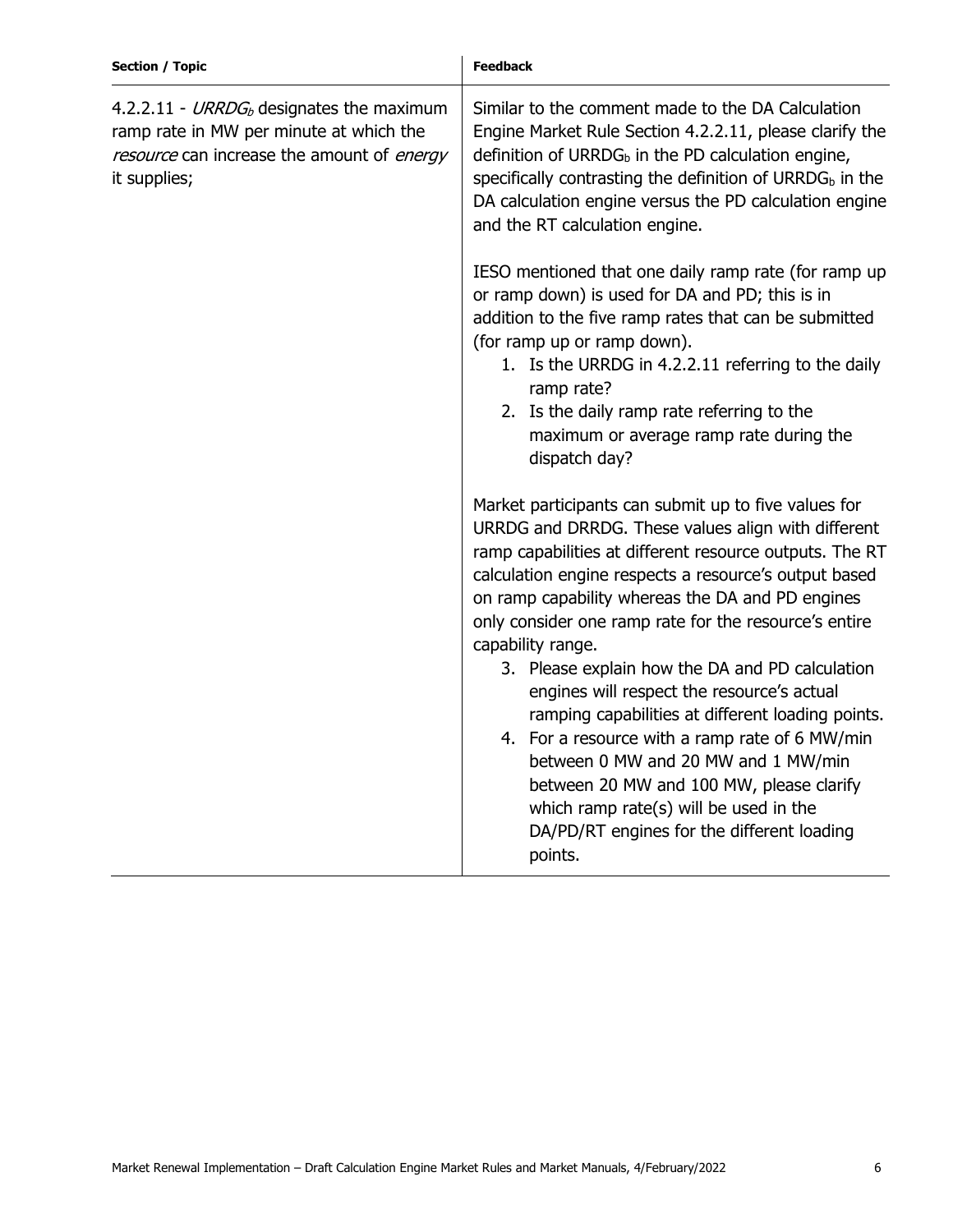| Section / Topic                                                                                                                                                                                                                          | <b>Feedback</b>                                                                                                                                                                                                                                                                                                                                                                                                                                                                                                                                                                                                                                                                |
|------------------------------------------------------------------------------------------------------------------------------------------------------------------------------------------------------------------------------------------|--------------------------------------------------------------------------------------------------------------------------------------------------------------------------------------------------------------------------------------------------------------------------------------------------------------------------------------------------------------------------------------------------------------------------------------------------------------------------------------------------------------------------------------------------------------------------------------------------------------------------------------------------------------------------------|
| 8.6.1.6.1 - For the first hour a resource<br>reaches its <i>minimum loading point</i> , where<br>$ODGt,b=1, ODGt-1,b=0$ , the following<br>constraint shall be applied:<br>$0 \leq \sum_{k \in K^E} S D G_{t,b,k} \leq 30 \cdot URRDG_b$ | 8.6.1.6.1 uses a multiplier of 30 times the ramp rate in<br>its formula. 8.6.1.6.2 uses a multiplier of 60 times the<br>ramp rate in its formula.<br>1. Please provide the rationale(s) for the different<br>multipliers in 8.6.1.6.1 and 8.6.1.6.2.<br>2. Please clarify how the PD calculation engine<br>would address the following:<br>a. Consider a NQS resource with a ramp<br>rate of 1 MW/min, MLP of 60 MW and a<br>capacity of 200 MW. In the previous<br>hour, it is scheduled at 59 MW, which is<br>below MLP. In the current hour, it is<br>able to ramp up to 119 MW, however,<br>based on 8.6.1.6.1 the resource's<br>schedule would be suppressed to<br>30 MW. |

## Market Rules - Real-Time Calculation Engine

What feedback do you have on Real-Time Calculation Engine draft market rule amendments?

| <b>Section / Topic</b>                                                                                                                                                                                                                                                                                                | <b>Feedback</b>                                                                                                                                        |
|-----------------------------------------------------------------------------------------------------------------------------------------------------------------------------------------------------------------------------------------------------------------------------------------------------------------------|--------------------------------------------------------------------------------------------------------------------------------------------------------|
| 5.6.2.1.4 - $EvalSD_{i,b} \in \{0,1\}$ , which<br>designates that the resource has been de-<br>committed by the <i>pre-dispatch calculation</i><br>engine, such de-commitment has been<br>confirmed by the IESO, and the resource can<br>be evaluated for <i>energy</i> schedules below its<br>minimum loading point, | OPG proposes that the definition of EvalSD include a<br>condition that would require a resource to be at or<br>above MLP. This would reduce ambiguity. |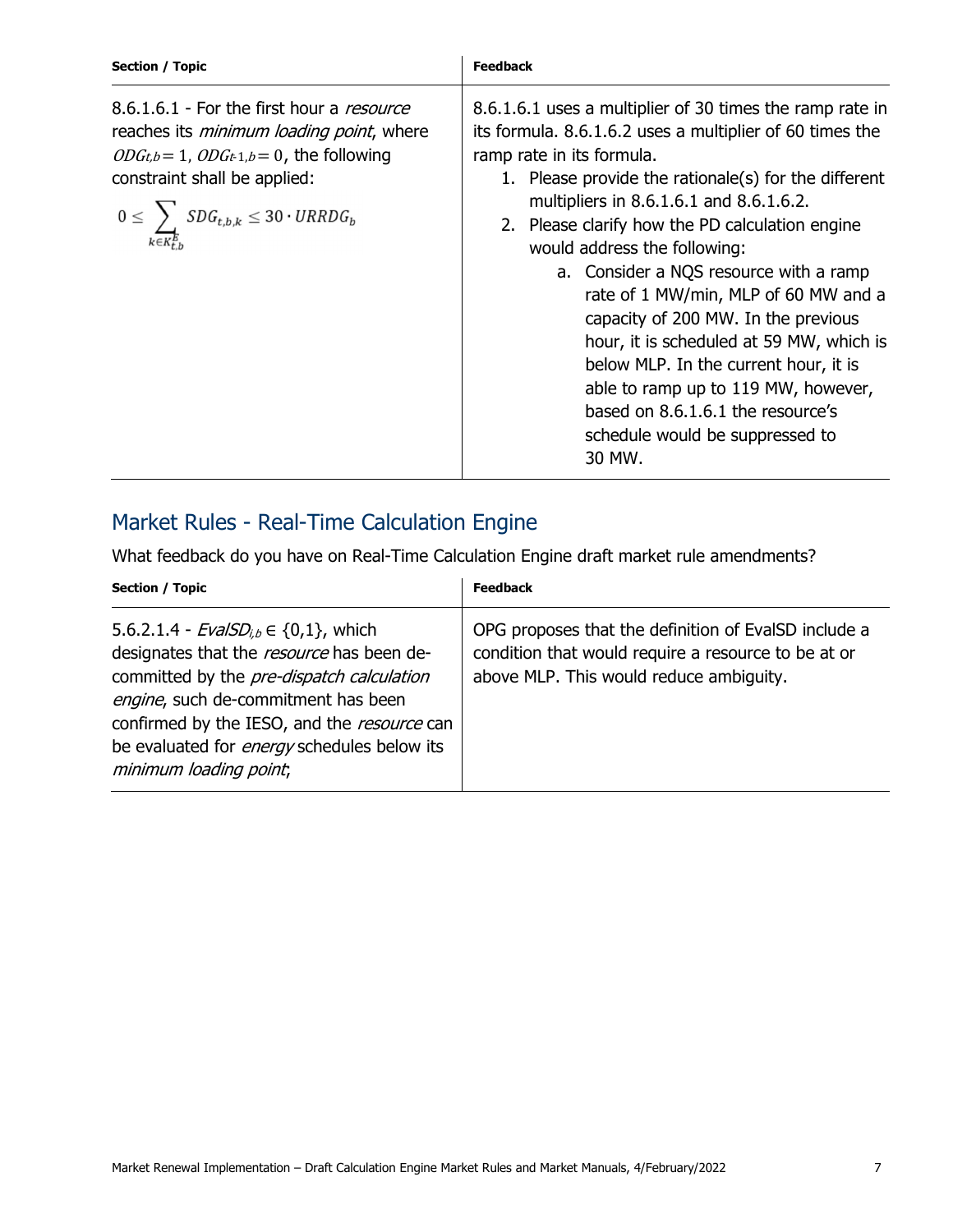| <b>Section / Topic</b>                                                                                                                                                                                                                                                                                                                   | <b>Feedback</b>                                                                                                                                                                                                                                                                                                                                                                                                                                                                                                                                |
|------------------------------------------------------------------------------------------------------------------------------------------------------------------------------------------------------------------------------------------------------------------------------------------------------------------------------------------|------------------------------------------------------------------------------------------------------------------------------------------------------------------------------------------------------------------------------------------------------------------------------------------------------------------------------------------------------------------------------------------------------------------------------------------------------------------------------------------------------------------------------------------------|
| 8.5.3.5 - A constraint shall limit the schedule<br>for a <i>non-quick start resource</i> at or above its<br>minimum loading point when such resource is<br>committed or when the resource shutdown is<br>yet to be confirmed by the IESO. For all non-<br><i>quick start resource</i> buses $b \in B^{NQS}$ and<br>intervals $i \in I$ : | OPG proposes to add in a general condition to 8.5.3.5<br>for the SDG parameter that includes the EvalSD<br>parameter, similar to the OR scheduling equations in<br>8.5.1.3:<br>for all $k \in K_{i,b}^{10S}$ ;<br>$0 \leq S10SDG_{i,b,k} \leq (AtMLP_{i,b} + EvalSD_{i,b}) \cdot Q10SDG_{i,b,k}$<br>for all $k \in K_{i,b}^{10N}$ ; and<br>$0 \leq S10NDG_{i,b,k} \leq (AtMLP_{i,b} + EvalSD_{i,b}) \cdot Q10NDG_{i,b,k}$<br>for all $k \in K_{i,b}^{30R}$ .<br>$0 \leq S30RDG_{i,b,k} \leq (AtMLP_{i,b} + EvalSD_{i,b}) \cdot Q30RDG_{i,b,k}$ |
| $SDG_{i,b,k} \ \geq AtMLP_{i,b} \cdot MinQDG_b.$                                                                                                                                                                                                                                                                                         | i.e. Sum(SDG) $>=(AtMLP + EvalSD) * MinQDG$ ; with<br>the current 8.5.3.5 allocated as a sub-bullet.                                                                                                                                                                                                                                                                                                                                                                                                                                           |
|                                                                                                                                                                                                                                                                                                                                          | This would give clarity in the following example:<br>A resource has a ramp-down rate of 5 MW/min<br>with MLP at 100 MW. In the previous interval,<br>it was at 200 MW and the PD engine<br>de-commits the resource (EvalSD = $1$ ). In the<br>RT calculation engine, to respect the ramp-<br>down rate, the resource must be scheduled<br>above its MLP for several intervals before<br>shutdown.                                                                                                                                              |
| 8.6.1.1 - Ramp rates shall be treated as<br>constant over the full operating range of a<br>dispatchable generation resource where the<br>single ramp up rate, $URRDG_{b}$ , and the single<br>ramp down rate, DRRDG <sub>b</sub> , are used.                                                                                             | Section 4.2.2.15, with reference to Market Renewal<br>Program: Energy Offers, Bids and Data Inputs Issue<br>2.0 Section 3.4.2.2 Hourly Dispatch Data – Energy<br>Ramp Rate (page 29), indicates there can be up to<br>five sets of ramp rates, URRD $G_{i,b,w}$ , used in the RT<br>calculation engine.                                                                                                                                                                                                                                        |
|                                                                                                                                                                                                                                                                                                                                          | Please explain why Section 8.6.1.1 states that a single<br>ramp up rate (URRD $G_b$ ) and a single ramp down rate<br>(DRRDG <sub>b</sub> ) will be used over the full operating range of<br>a dispatchable generation resource.                                                                                                                                                                                                                                                                                                                |
|                                                                                                                                                                                                                                                                                                                                          | For a dispatchable generation resource with the<br>following sets of ramp up rates:<br>0-10 MW: 5 MW/min<br>10-20 MW: 4 MW/min<br>20-30 MW: 8 MW/min<br>30-40 MW: 2 MW/min<br>40-50 MW: 1 MW/min<br>which ramp up rate is used if the resource is to ramp<br>up across two break points, i.e. which ramp rate is<br>selected as the URRDG <sub>b</sub> in Section 8.6.1.1?                                                                                                                                                                     |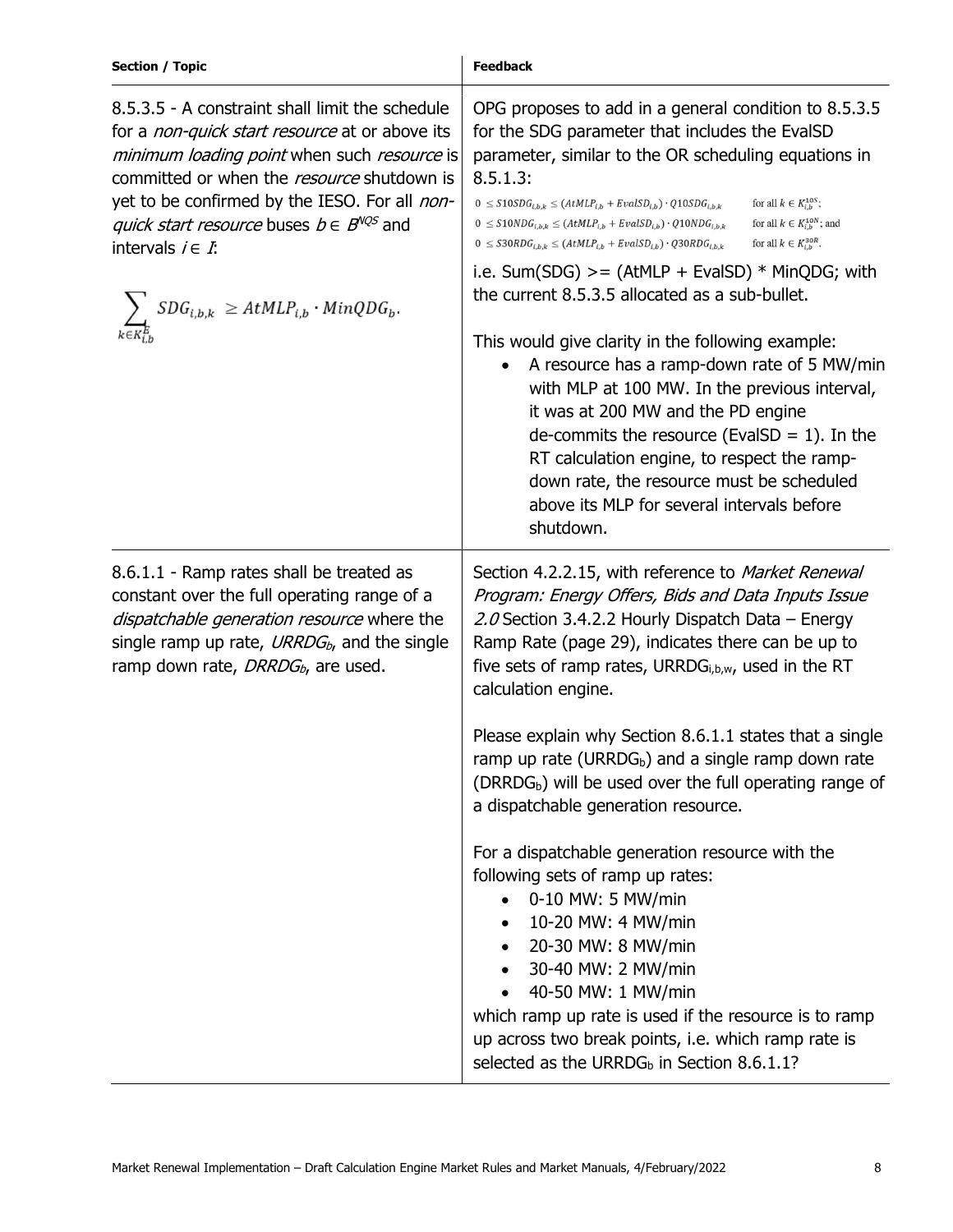| <b>Section / Topic</b>                                                                                                                                                                                                                                                                       | <b>Feedback</b>                                                                                                                                                                                                                                                                                                                                                                                                            |
|----------------------------------------------------------------------------------------------------------------------------------------------------------------------------------------------------------------------------------------------------------------------------------------------|----------------------------------------------------------------------------------------------------------------------------------------------------------------------------------------------------------------------------------------------------------------------------------------------------------------------------------------------------------------------------------------------------------------------------|
| 8.6.1.5 - <i>Energy</i> schedules for a <i>dispatchable</i><br><i>generation resource</i> cannot vary by more<br>than an interval's ramping capability for that<br>resource. This constraint shall be enforced by<br>the following for all intervals $i \in I$ and buses<br>$b \in B^{DG}$ : | With reference to the comment for Section 8.6.1.1, if<br>there can be up to five sets of ramp rates used in the<br>RT calculation engine for each ramping direction, why<br>are only URRDG <sub>b</sub> and DRRDG <sub>b</sub> (the constant ramp up<br>and ramp down rates from 8.6.1.1) referenced in the<br>operational constraint calculation in Section 8.6.1.5?                                                      |
| $\begin{aligned} \sum_{k \in R^E_{i-1,b}} SDG_{i-1,b,k} - 5 \cdot DRRDG_b & \leq \sum_{k \in R^E_{i,b}} SDG_{i,b,k} \\ & \leq \sum_{k \in R^E_{i-1,b}} SDG_{i-1,b,k} + 5 \cdot URRDG_b. \end{aligned}$                                                                                       | For a dispatchable generation resource with the<br>following set of ramp up rates:<br>$\bullet$ 0-10 MW: 5 MW/min<br>10-20 MW: 4 MW/min<br>$\bullet$<br>20-30 MW: 8 MW/min<br>$\bullet$<br>30-40 MW: 2 MW/min<br>$\bullet$<br>40-50 MW: 1 MW/min<br>$\bullet$<br>if the resource is currently at 10 MW at the beginning<br>of an interval, which ramp up rate (URRD $G_b$ ) is used in<br>the equation in Section 8.6.1.5? |

## Market Rules – Chapter 11 Definitions

What feedback do you have on the new, modified, or deleted terms in Chapter 11?

| Section / Topic                  | <b>Feedback</b>                               |
|----------------------------------|-----------------------------------------------|
| Click or tap here to enter text. | <sup>1</sup> OPG has no comment at this time. |

## General Comments/Feedback

 OPG requests clarification on how reserve loading point is used in energy offers and its role in dispatch scheduling. From *Market Renewal Program: Energy Offers Bids and Data Inputs Detailed* Design Issue 2.0 Section 3.4.6.4: "Additionally, if the registered market participant anticipates that a generation unit will be operating below its reserve loading point for the entire duration of a given dispatch hour, an offer to supply operating reserve shall not be submitted for that dispatch hour." This statement appears to direct market participants (MPs) to refrain from submitting OR offers for a resource if its dispatch schedule is expected to be below its RLP for the entirety of a dispatch hour.

 1. Could the IESO elaborate on the intent of the statement quote above? OPG interprets the statement as "Market Participants shall not submit operating reserve offers if the resource is scheduled below its reserve loading point for entire duration of a given dispatch hour." Is this the correct interpretation?